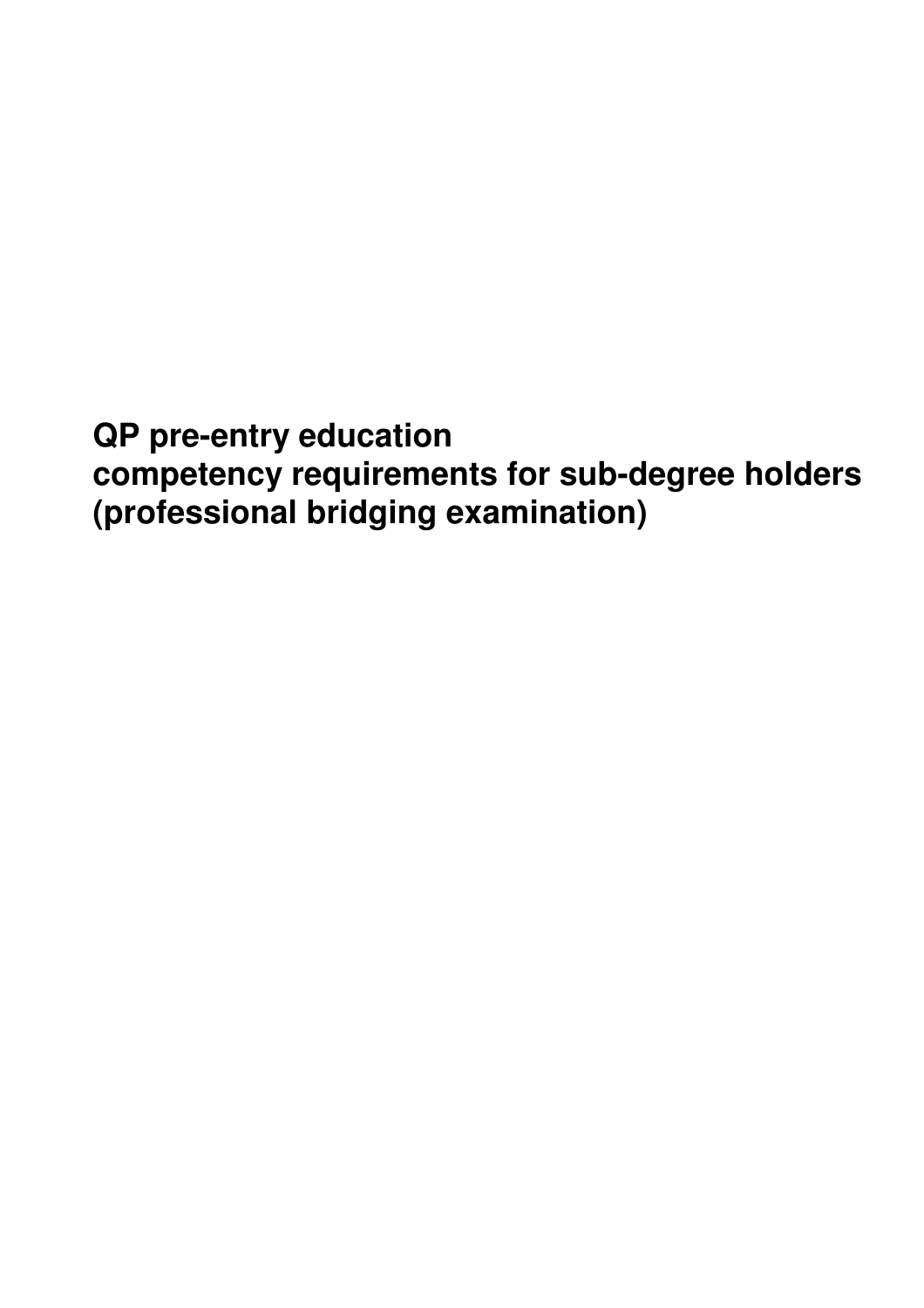### **TECHNICAL COMPETENCIES**

#### **Fields of competency**

The items listed in this section are shown with an indicator of the minimum acceptable level of competency, based on a three-point scale as follows:

1. Awareness

To have a general academic awareness of the field with a basic understanding of relevant knowledge and related concepts.

2. Knowledge

The ability to use knowledge to perform tasks competently without assistance in straightforward business situations or applications.

3. Application

The ability to apply comprehensive knowledge and a broad range of skills in a business setting to solve most problems generally encountered.

# **PAPER IV: PBE BUSINESS LAW AND TAXATION**

This subject aims to provide students with an awareness of the overall legal framework in which businesses in Hong Kong operate so as to enable them to apply the relevant laws and practices to business problems and practical situations. It also aims to test students' ability to understand the taxation system in Hong Kong and taxation computation and basic tax planning.

#### **Hong Kong legal system**

| $\bullet$ | Describe Discuss the need for law.                                             | 3              |
|-----------|--------------------------------------------------------------------------------|----------------|
| $\bullet$ | Describelllustrate the constitutional framework applying in Hong Kong society. | 3              |
| $\bullet$ | Explain the differences between legislation and case law.                      | 2              |
|           | Explain the court system in Hong Kong.                                         | $\overline{2}$ |
| $\bullet$ | Explain the doctrine of precedent.                                             | 2              |

#### **General principles of contract law**

| Determine the required elements to form a contract.                               | 3  |
|-----------------------------------------------------------------------------------|----|
| Describe the effects of Explain different means of communications of              | 32 |
| acceptanceterms of a contract.                                                    |    |
| Explain the meaning of intention to enter into legal relations. Discuss different |    |
| vitiating factors and its effects.                                                |    |
| Describe the effect of illegality. Discuss different circumstances in which a     |    |
| contract is discharged.                                                           |    |
| Explain the circumstances in which specific performance and injunctions may       |    |
| be suitable remedies.                                                             |    |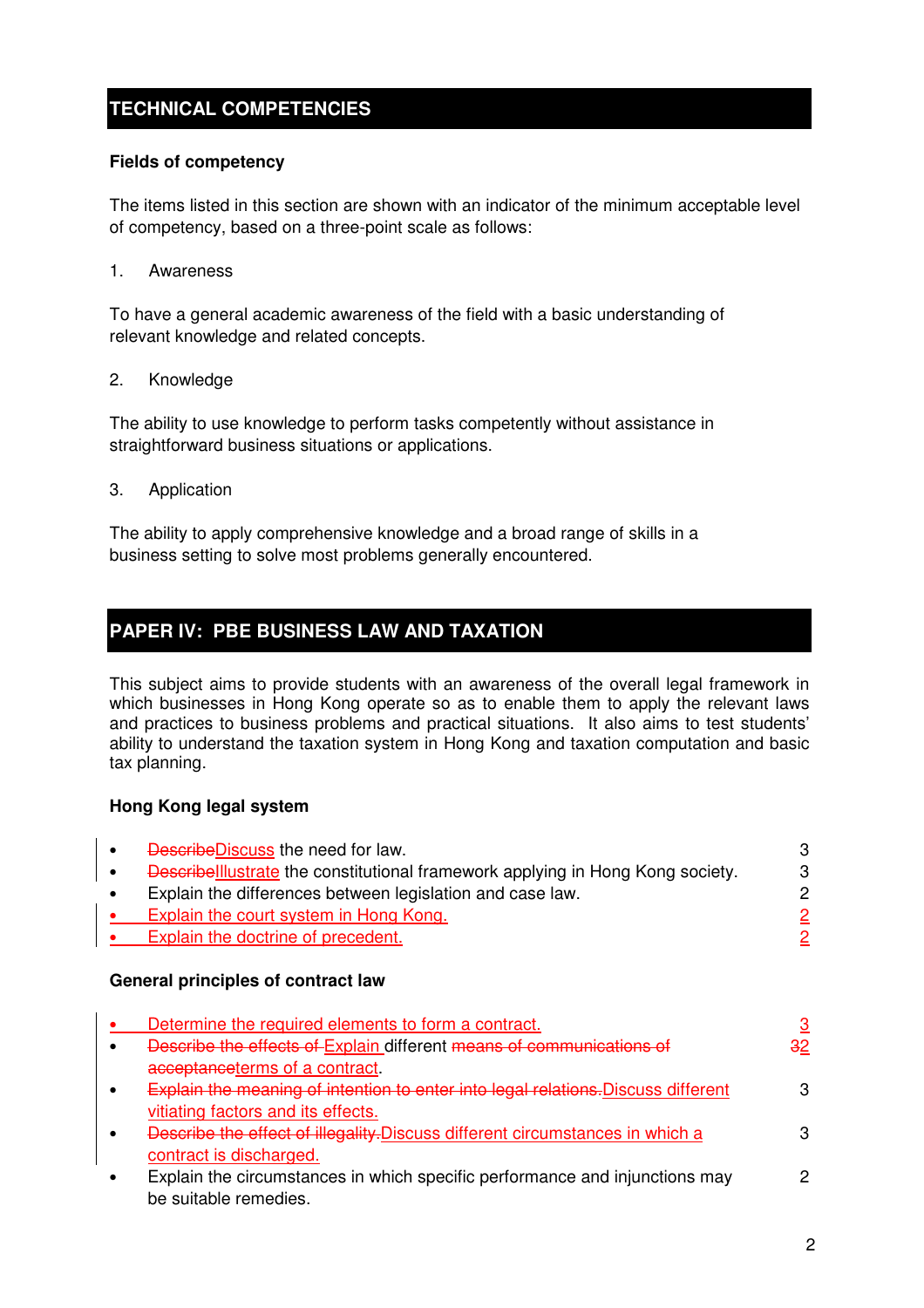### **Law of Tort**

| Describe the importance of the duty of care. Discuss the required elements to<br>establish a legal action in the law of tort.                                                                                                                                                                                                                                                                                                                                           | <u>23</u>                                                                              |
|-------------------------------------------------------------------------------------------------------------------------------------------------------------------------------------------------------------------------------------------------------------------------------------------------------------------------------------------------------------------------------------------------------------------------------------------------------------------------|----------------------------------------------------------------------------------------|
| <b>ExplainDiscuss</b> the concepts of damages and defences as they relate to<br>negligence.                                                                                                                                                                                                                                                                                                                                                                             | 23                                                                                     |
| Describe employers' liability, occupiers' liability and vicarious liability.                                                                                                                                                                                                                                                                                                                                                                                            | $\overline{c}$                                                                         |
| <b>Employment laws</b>                                                                                                                                                                                                                                                                                                                                                                                                                                                  |                                                                                        |
| Explain the scope of the Employment Ordinance.<br>$\bullet$<br>$\overline{\phantom{a}}$<br><b>IdentifyDemonstrate who is classified as an employee.</b><br>Explain the key provisions of the Employment Ordinance.<br>Describe the process of a hearing in the Labour Tribunal.<br>Explain the key provisions of Sex Discrimination Ordinance, Disability<br>Discrimination Ordinance and Family Status Discrimination Ordinance.                                       | $\overline{c}$<br>$\overline{\mathbf{c}}$<br>$\frac{2}{2}$<br>$\overline{c}$           |
| <b>Bribery and corruption laws</b>                                                                                                                                                                                                                                                                                                                                                                                                                                      |                                                                                        |
| Explain the scope of the Prevention of Bribery Ordinance.<br>Explain the key provisions of the Prevention of Bribery Ordinance.<br>Describe the role of the Independent Commission Against Corruption (ICAC).<br>Explain the obligations under the money laundering legislation.                                                                                                                                                                                        | $\overline{\mathbf{c}}$<br>$\overline{\mathbf{c}}$<br>$\overline{c}$<br>$\overline{c}$ |
| The principal forms of ownership of business                                                                                                                                                                                                                                                                                                                                                                                                                            |                                                                                        |
| <b>ExplainDiscuss</b> the liability attaching to partners.<br>$\bullet$<br><b>ExplainDiscuss</b> the key provisions to be included in joint venture agreements.<br><b>ExplainDiscuss</b> the concept of limited liability.<br>Discuss the concepts of separate legal entities and lifting the corporate veil.<br>Explain the registration obligations under the Business Registration Ordinance.<br>Explain non-Hong Kong company provisions under Companies Ordinance. | 3<br>3<br>3<br>3 <u>2</u><br>3 <u>2</u><br><mark>32</mark>                             |
| <b>Company law: company formation</b>                                                                                                                                                                                                                                                                                                                                                                                                                                   |                                                                                        |
| <b>Describelliustrate</b> the procedures in the formation of a registered company.<br><b>ExplainDiscuss</b> the relevance of the provisions contained in the company's<br>memorandum.                                                                                                                                                                                                                                                                                   | 3<br>3                                                                                 |
| <b>ExplainDiscuss</b> the content of Table A/other chosen Articles of Association.<br>Describelllustrate the requirements for record keeping.                                                                                                                                                                                                                                                                                                                           | 3<br>3                                                                                 |
| <b>Capital and financing of companies</b>                                                                                                                                                                                                                                                                                                                                                                                                                               |                                                                                        |
| Differentiate between different classes of share capital.<br>Distinguish between fixed and floating charges.<br>Explain how a company may alter its share capital.<br>Explain the priority of different types of charges in the event of receivership and                                                                                                                                                                                                               | $\overline{\mathbf{c}}$<br>$\overline{c}$<br>$\overline{c}$<br>$\overline{c}$          |
| winding up.<br>Explain the importance of maintenance of capital.                                                                                                                                                                                                                                                                                                                                                                                                        | $\overline{c}$                                                                         |